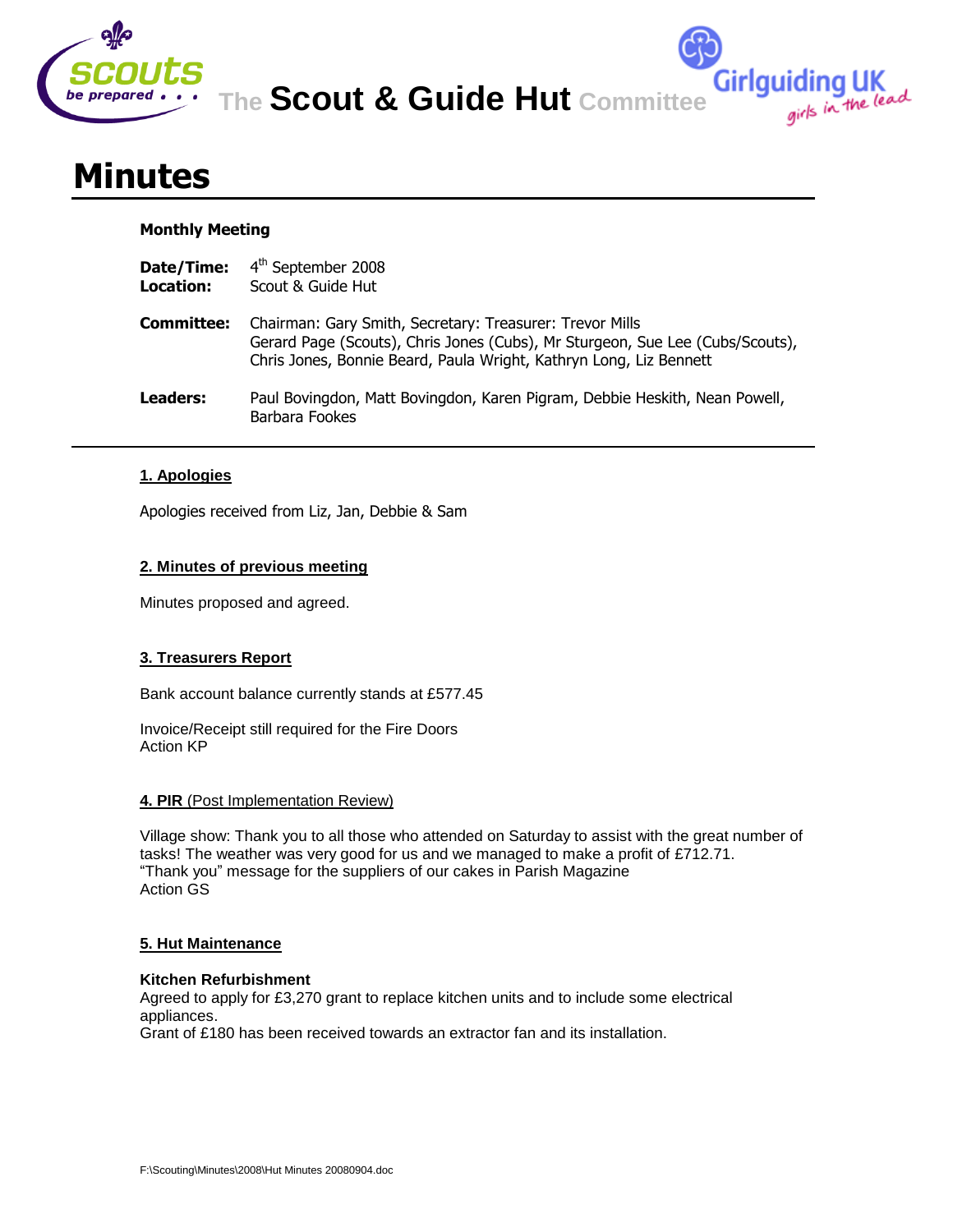

#### **Electrics & Fire Doors**

Emergency exit signs have been replaced; however we need to obtain stickers for the outside of the fire doors. A fire instructions poster has been installed. Action TM

#### **Boundary Fence**

Agreed to approach Lynda McW. As some more grant money may be available. Action GA

#### **Memorial Camp Fire**

No response has been received from Silvertons. Decided to price up base etc ourselves. Action TM

**Tractor Shed** – We have been given a shed suitable to store the Lawn Tractor. This just needs to be reassembled. Action TBA

Items carried forward from last meeting:

#### **Flooring**

A part of the flooring may need to be replaced and a mat well installed once the fire doors are in place. We can apply for an Essex Scouts grant for floor surface/markings. There is also a Community Initiate fund available for local projects too. Action TM

## **6. Fundraising**

# **Sponsored Cycle Ride around Alton Water – Saturday 13 thSeptember**

KL will drive the horse box for those who are unable to transport their own bikes. Alton Water have been advised of our event. Action CJ

**Halloween Disco** – Friday 31<sup>st</sup> October To organised at next meeting.

**Grand Raffle** – Deferred until Christmas Will need to apply for a lotteries licence from TDC. Halfords have also offered a brand new bike and a Sat Nat system as prizes. Action SS & KP

**Family Pub Quiz** – Early December at The Royal Fusilier. Action LB